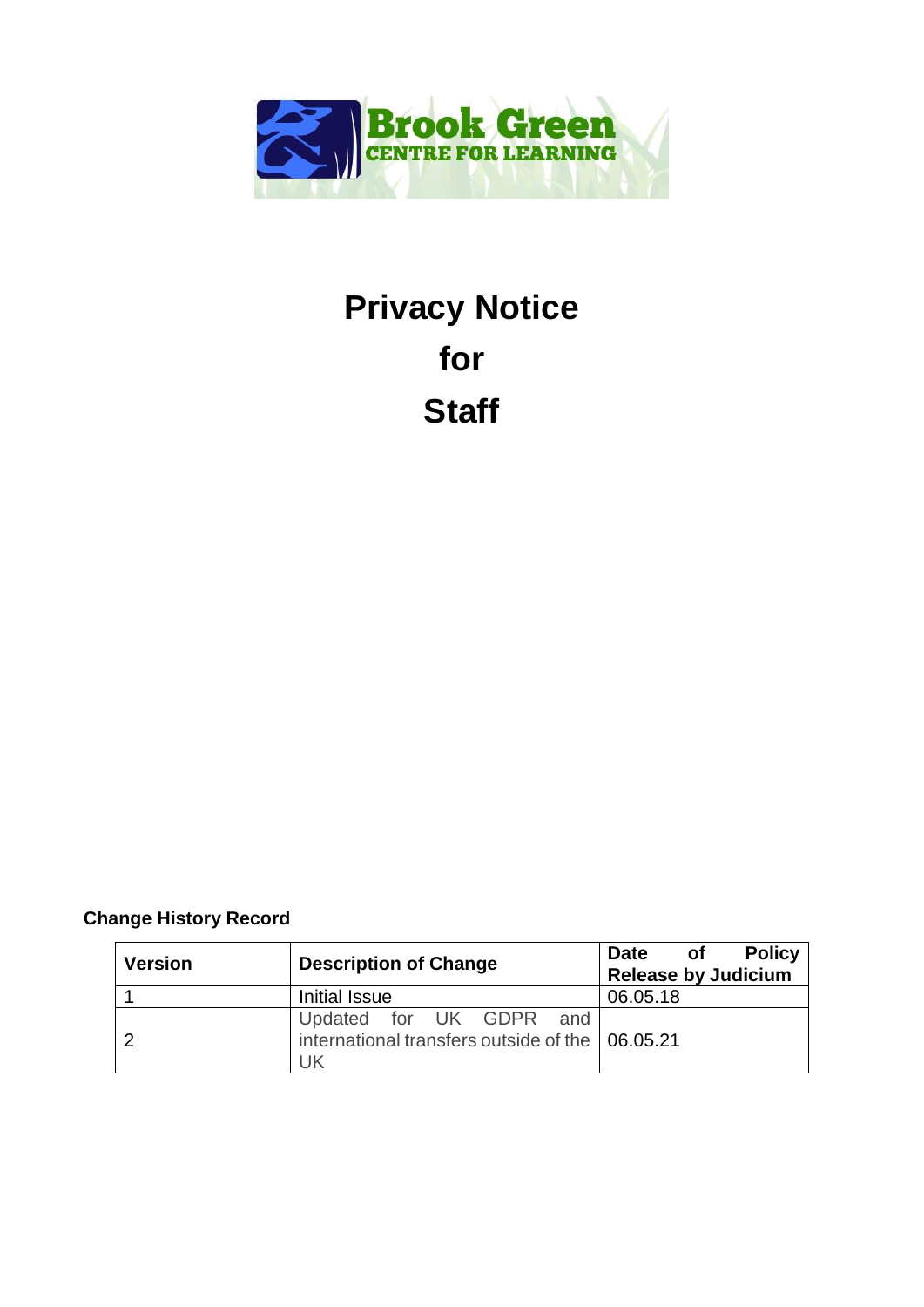This privacy notice describes how we collect and use personal information about you during and after your work relationship with us, in accordance with the UK General Data Protection Regulation (UK GDPR).

Following Brexit, Regulation (EU) 2016/679, General Data Protection Regulation (GDPR) is retained EU law and known as UK GDPR. The UK GDPR sits alongside an amended version of the Data Protection Act 2018 that relate to general personal data processing, powers of the Information Commissioner and sanctions and enforcement. The GDPR as it continues to apply in the EU is known as EU GDPR.

It applies to all current and former employees, workers and contractors.

# **Who Collects this Information?**

Brook Green Centre for Learning is a "data controller." This means that we are responsible for deciding how we hold and use personal information about you.

We are required under data protection legislation to notify you of the information contained in this privacy notice. This notice does not form part of any contract of employment or other contract to provide services and we may update this notice at any time.

It is important that you read this notice with any other policies mentioned within this privacy notice, so that you understand how we are processing your information and the procedures we take to protect your personal data.

## **Data Protection Principles**

We will comply with the data protection principles when gathering and using personal information, as set out in our data protection policy.

## **Categories of Information we Collect, Process, Hold and Share**

We may collect, store and use the following categories of personal information about you:

- Personal information and contact details such as name, title, addresses, date of birth, marital status, phone numbers and personal email addresses;
- Emergency contact information such as names, relationship, phone numbers and email addresses;
- Information collected during the recruitment process that we retain during your employment including references, proof of right to work in the UK, application form, CV, qualifications;
- Employment contract information such as start dates, hours worked, post, roles;
- Education and training details:
- Details of salary and benefits including payment details, payroll records, tax status information, national insurance number, pension and benefits information;
- Details of any dependants;
- Your nationality and immigration status and information from related documents, such as your passport or other identification and immigration information;
- Information in your sickness and absence records such as number of absences and reasons (including sensitive personal information regarding your physical and/or mental health);
- Criminal records information as required by law to enable you to work with children:
- Your trade union membership;
- Information on grievances raised by or involving you;
- Information on conduct and/or other disciplinary issues involving you;
- Details of your appraisals, performance reviews and capability issues;
- Details of your time and attendance records;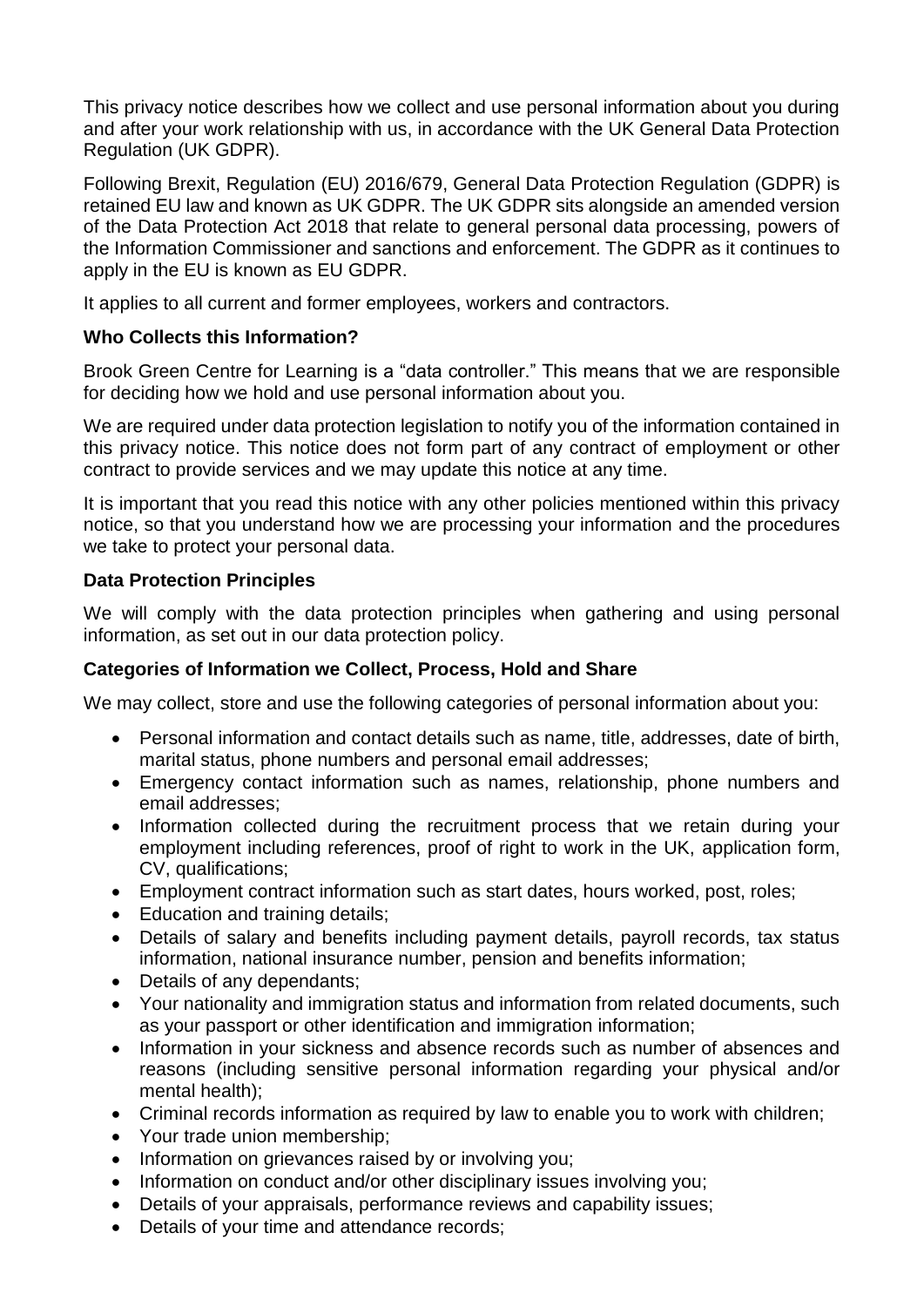- Information about the use of our IT, communications and other systems, and other monitoring information;
- Details of your use of business-related social media;
- Images of staff captured by the School's CCTV system;
- Your use of public social media (only in very limited circumstances, to check specific risks for specific functions within the School, you will be notified separately if this is to occur); and
- Details in references about you that we give to other;
- Your racial or ethnic origin, sex and sexual orientation, religious or similar beliefs.

## **How we Collect this Information**

We may collect this information from you in your application form, but we will also collect information in a number of different ways. This could be through the Home Office, our pension providers, medical and occupational health professionals we engage with, your trade union, and even other employees. Information is also collected through CCTV, access control systems and any IT system the school has in place.

## **How we use your Information**

We will only use your personal information when the law allows us to. Most commonly, we will use your information in the following circumstances:

- Where we need to perform the contract we have entered into with you;
- Where we need to comply with a legal obligation (such as health and safety legislation, under statutory codes of practice and employment protection legislation);
- Where it is needed in the public interest or for official purposes;
- Where it is necessary for our legitimate interests (or those of a third party) and your interests, rights and freedoms do not override those interests.
- When you have provided us with consent to process your personal data.

We need all the categories of information in the list above primarily to allow us to perform our contract with you and to enable us to comply with legal obligations.

The situations in which we will process your personal information are listed below:

- To determine recruitment and selection decisions on prospective employees;
- In order to carry out effective performance of the employees contract of employment and to maintain employment records;
- To comply with regulatory requirements and good employment practice;
- To carry out vetting and screening of applicants and current staff in accordance with regulatory and legislative requirements;
- Enable the development of a comprehensive picture of the workforce and how it is deployed and managed;
- To enable management and planning of the workforce, including accounting and auditing;
- Personnel management including retention, sickness and attendance;
- Performance reviews, managing performance and determining performance requirements;
- In order to manage internal policy and procedure;
- Human resources administration including pensions, payroll and benefits;
- To determine qualifications for a particular job or task, including decisions about promotions;
- Evidence for possible disciplinary or grievance processes;
- Complying with legal obligations;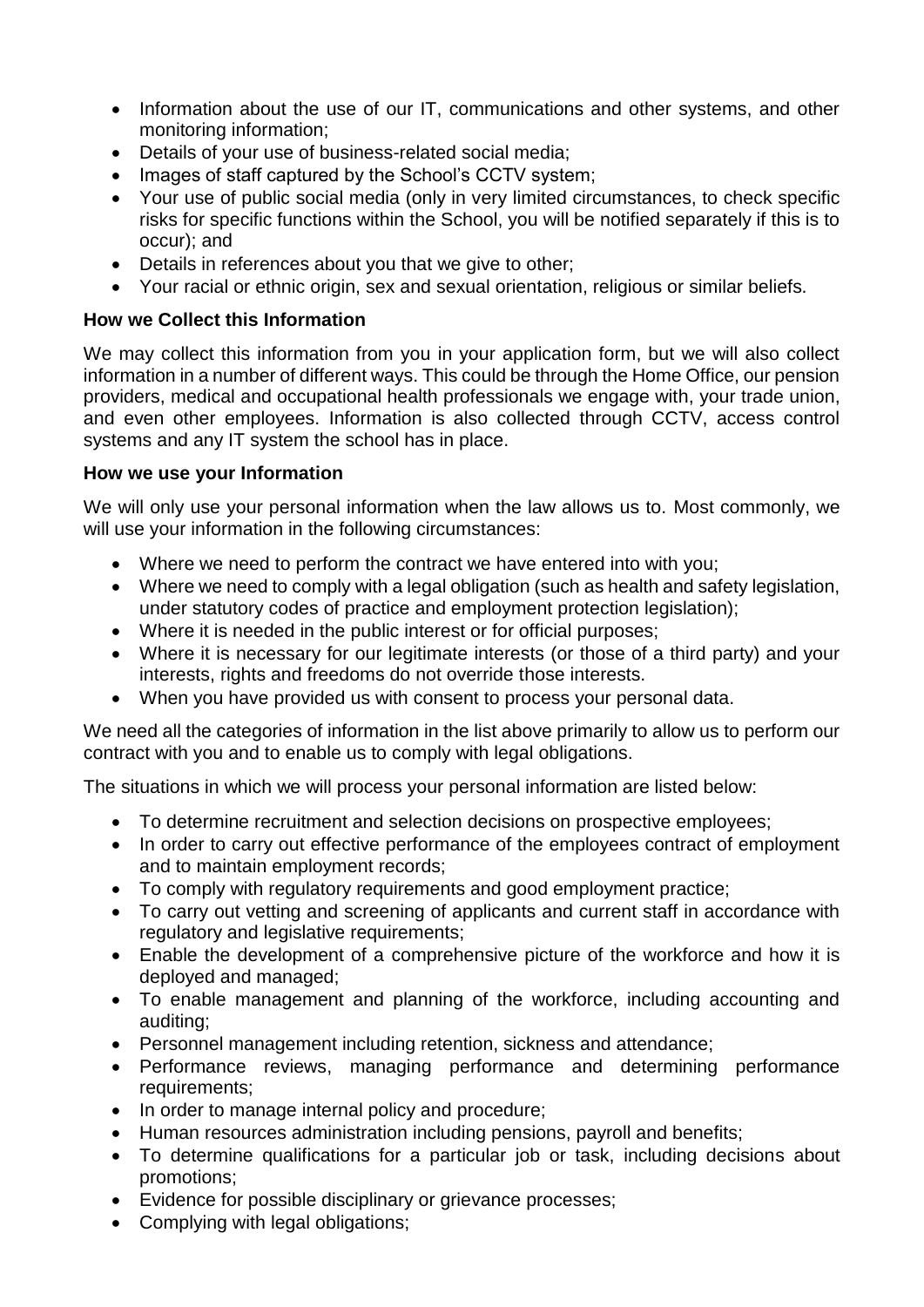- To monitor and manage staff access to our systems and facilities in order to protect our networks, the personal data of our employees and for the purposes of safeguarding;
- To monitor and protect the security of our network and information, including preventing unauthorised access to our computer network and communications systems and preventing malicious software distribution;
- Education, training and development activities;
- To monitor compliance with equal opportunities legislation;
- To answer questions from insurers in respect of any insurance policies which relate to you;
- Determinations about continued employment or engagement;
- Arrangements for the termination of the working relationship;
- Dealing with post-termination arrangements:
- Health and safety obligations;
- Prevention and detection of fraud or other criminal offences; and
- To defend the School in respect of any investigation or court proceedings and to comply with any court or tribunal order for disclosure.

Some of the above grounds for processing will overlap and there may be several grounds which justify our use of your personal information.

If you fail to provide certain information when requested, we may not be able to perform the contract we have entered into with you, or we may be prevented from complying with our legal obligations.

We will only use your personal information for the purposes for which we collected it, unless we reasonably consider that we need to use it for another reason and that reason is compatible with the original purpose.

## **How we use Particularly Sensitive Information**

Sensitive personal information (as defined under the UK GDPR as "special category data") require higher levels of protection and further justification for collecting, storing and using this type of personal information. We may process this data in the following circumstances:

- In limited circumstances, with your explicit written consent;
- Where we need to carry out our legal obligations in line with our data protection policy;
- Where it is needed in the public interest, such as for equal opportunities monitoring (or in relation to our pension scheme);
- Where it is needed to assess your working capacity on health grounds, subject to appropriate confidentiality safeguards. Less commonly, we may process this type of information where it is needed in relation to legal claims or where it is necessary to protect your interests (or someone else's interests) and you are not capable of giving your consent.

We will use this information in the following ways:

- Collecting information relating to leave of absence, which may include sickness absence or family related leave;
- To comply with employment and other laws:
- Collecting information about your physical or mental health, or disability status, to ensure your health and welfare in the workplace and to assess your fitness to work, to provide appropriate workplace adjustments, to manage sickness absence and to administer benefits;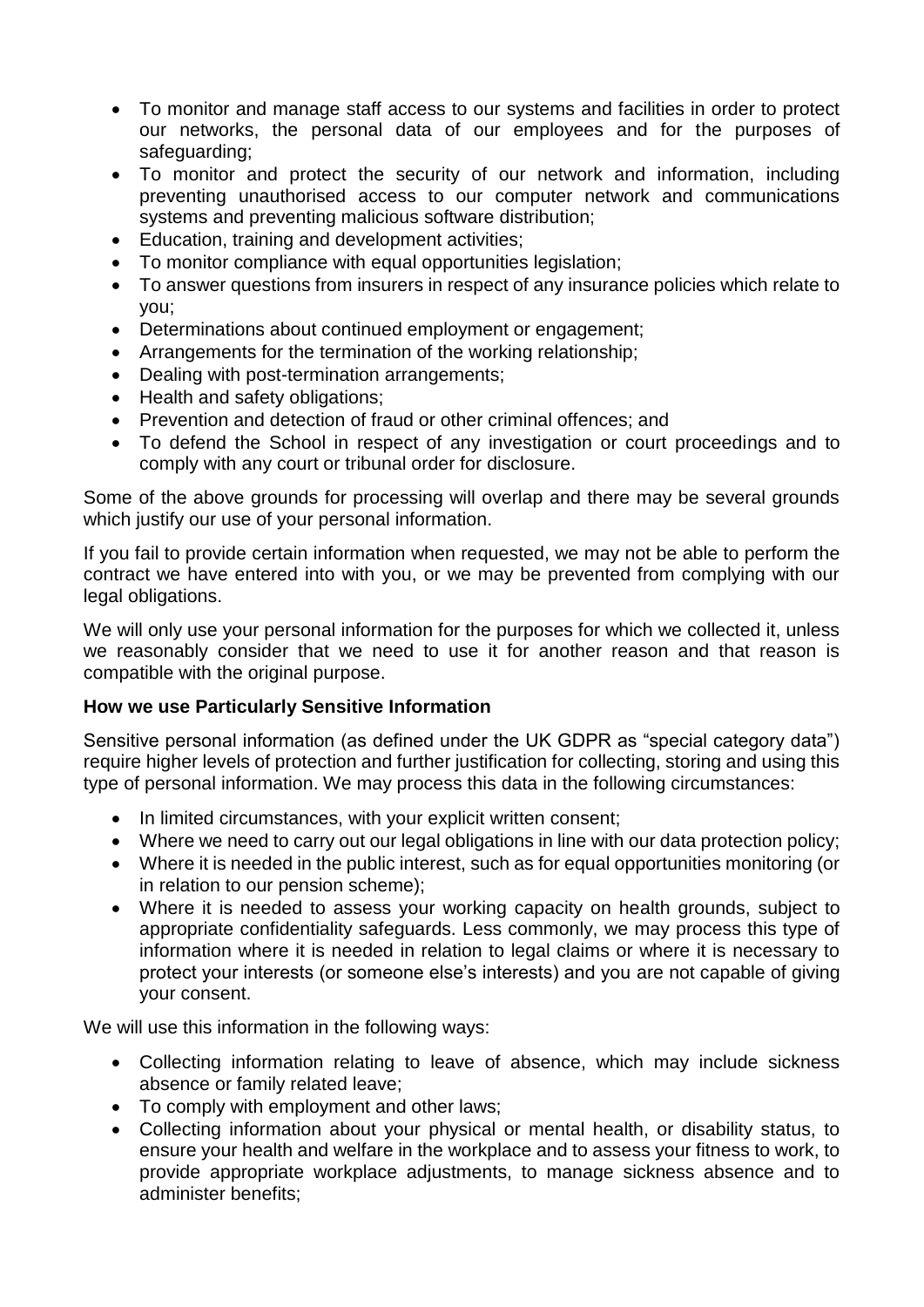- Collecting information about your race or national or ethnic origin, religious, philosophical or moral beliefs, or sexual life or sexual orientation, to ensure meaningful equal opportunity monitoring and reporting.
- To record trade union membership information to pay trade union premiums and to comply with employment law obligations.

# **Criminal Convictions**

We may only use information relating to criminal convictions where the law allows us to do so. This will usually be where it is necessary to carry out our legal obligations. We will only collect information about criminal convictions if it is appropriate given the nature of the role and where we are legally able to do so.

# **Sharing Data**

Where appropriate we will collect information about criminal convictions as part of the recruitment process or we may be notified of such information directly by you in the course of working for us.

We may need to share your data with third parties, including third party service providers where required by law, where it is necessary to administer the working relationship with you or where we have another legitimate interest in doing so. These include the following:

- $\bullet$  the Department for Education (DfE);
- Ofsted:
- Prospective Employers;
- Welfare services (such as social services);
- Law enforcement officials such as police, HMRC;
- LADO;
- Training providers;
- Professional advisors such as lawyers and consultants;
- Support services (including HR support, insurance, IT support, information security, pensions and payroll);
- The Local Authority;
- Occupational Health;
- DBS:
- Recruitment and supply agencies: and

Information will be provided to those agencies securely or anonymised where possible.

The recipient of the information will be bound by confidentiality obligations, we require them to respect the security of your data and to treat it in accordance with the law.

## **Retention Periods**

Except as otherwise permitted or required by applicable law or regulation, the School only retains personal data for as long as necessary to fulfil the purposes they collected it for, as required to satisfy any legal, accounting or reporting obligations, or as necessary to resolve disputes.

Once you are no longer a staff member at the school we will retain and securely destroy your personal information in accordance with our data retention policy.

## **Security**

We have put in place measures to protect the security of your information (i.e. against it being accidentally lost, used or accessed in an unauthorised way). In addition, we limit access to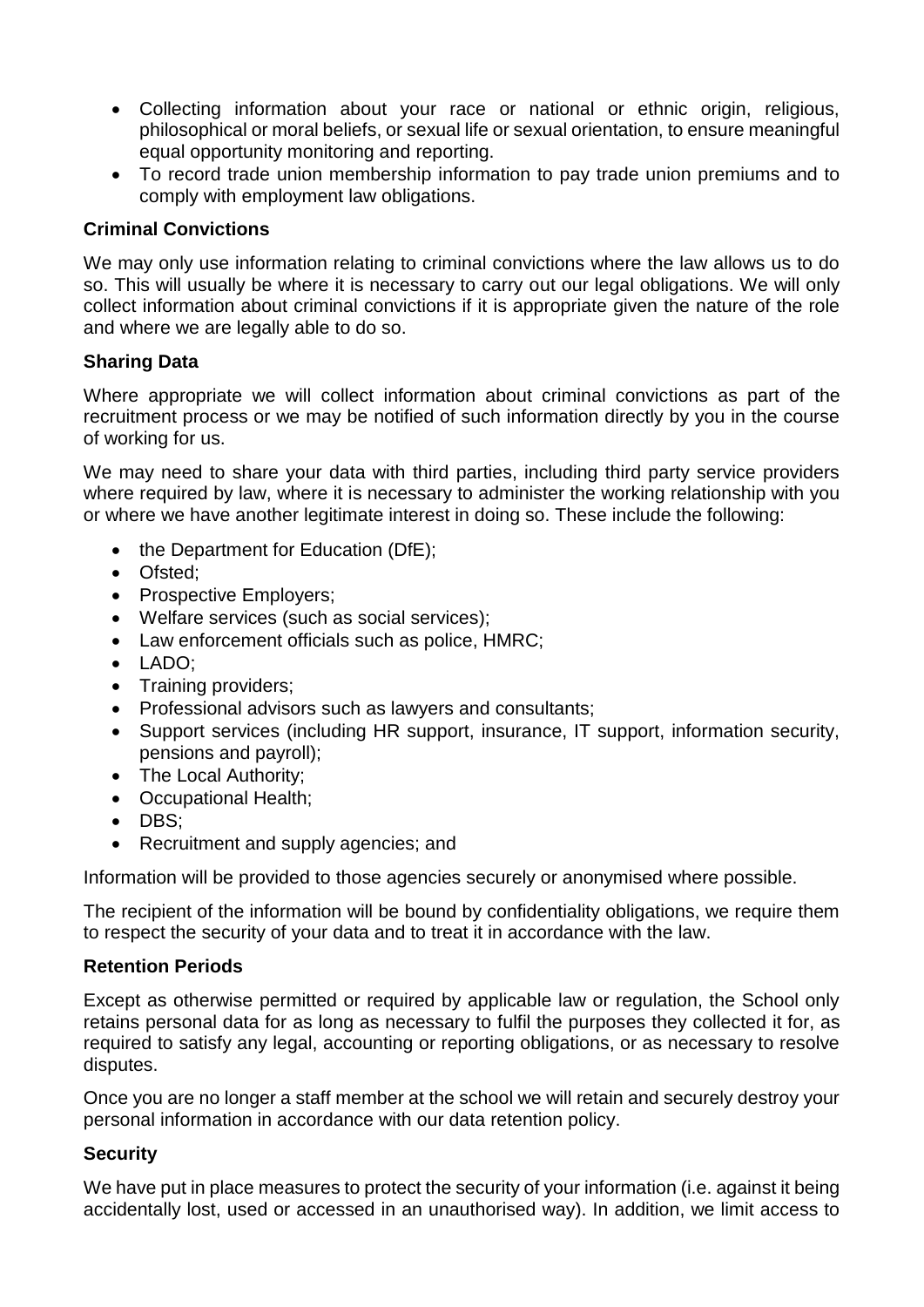your personal information to those employees, agents, contractors and other third parties who have a business need to know.

You can find further details of our security procedures within our Data Breach policy and our Information Security policy, which can be found in the shared area.

It is important that the personal information we hold about you is accurate and current. Please keep us informed if your personal information changes during your working relationship with us.

# **Your Rights of Access, Correction, Erasure and Restriction**

Under certain circumstances, by law you have the right to:

- Access your personal information (commonly known as a "subject access request"). This allows you to receive a copy of the personal information we hold about you and to check we are lawfully processing it. You will not have to pay a fee to access your personal information. However, we may charge a reasonable fee if your request for access is clearly unfounded or excessive. Alternatively, we may refuse to comply with the request in such circumstances.
- Correction of the personal information we hold about you. This enables you to have any inaccurate information we hold about you corrected.
- Erasure of your personal information. You can ask us to delete or remove personal data if there is no good reason for us continuing to process it.
- Restriction of processing your personal information. You can ask us to suspend processing personal information about you in certain circumstances, for example, if you want us to establish its accuracy before processing it.
- To object to processing in certain circumstances (for example for direct marketing purposes).
- To transfer your personal information to another party.

If you want to exercise any of the above rights, please contact the Headteacher in writing.

We may need to request specific information from you to help us confirm your identity and ensure your right to access the information (or to exercise any of your other rights).

## **Right to Withdraw Consent**

In the limited circumstances where you may have provided your consent to the collection, processing and transfer of your personal information for a specific purpose, you have the right to withdraw your consent for that specific processing at any time. To withdraw your consent, please contact the Headteacher. Once we have received notification that you have withdrawn your consent, we will no longer process your information for the purpose or purposes you originally agreed to, unless we have another legitimate basis for doing so in law.

We hope that the Headteacher can resolve any query you raise about our use of your information in the first instance.

We have appointed a data protection officer (DPO) to oversee compliance with data protection and this privacy notice. If you have any questions about how we handle your personal information which cannot be resolve by the Headteacher then you can contact the DPO on the details below: -

Data Protection Officer: Judicium Consulting Limited Address: 72 Cannon Street, London, EC4N 6AE Email: [dataservices@judicium.com](mailto:dataservices@judicium.com) Web: www.judiciumeducation.co.uk Lead Contact: Craig Stilwell